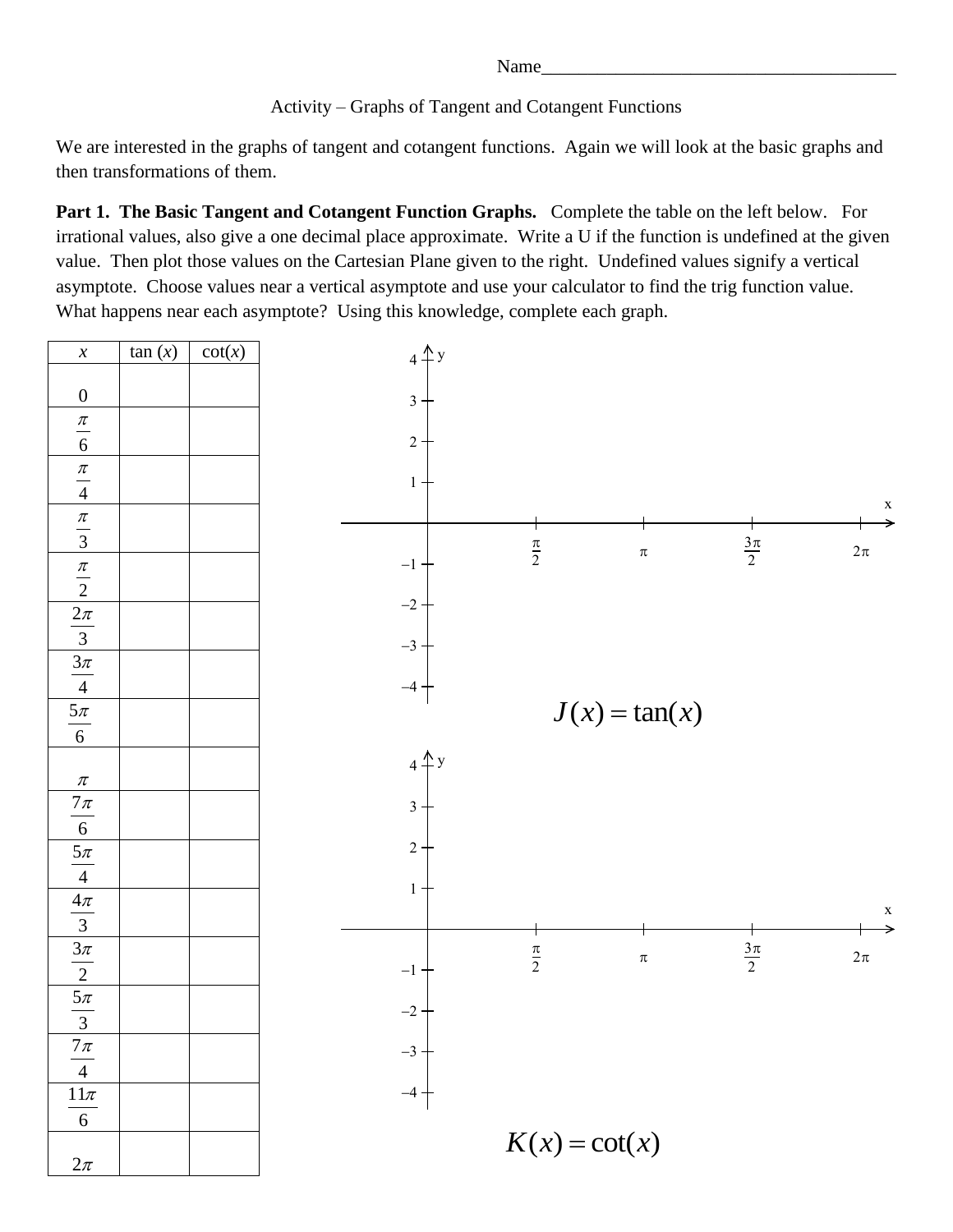|               | Period | Domain | Range | $y-intercept$ | <b>Equations of Asymptotes</b> |
|---------------|--------|--------|-------|---------------|--------------------------------|
| $y = \tan(x)$ |        |        |       |               |                                |
| $y = \cot(x)$ |        |        |       |               |                                |

## **Part 2. Transformations of Tangent and Cotangent Functions**

a) Graph  $y = 2 \tan(x) + 1$ .